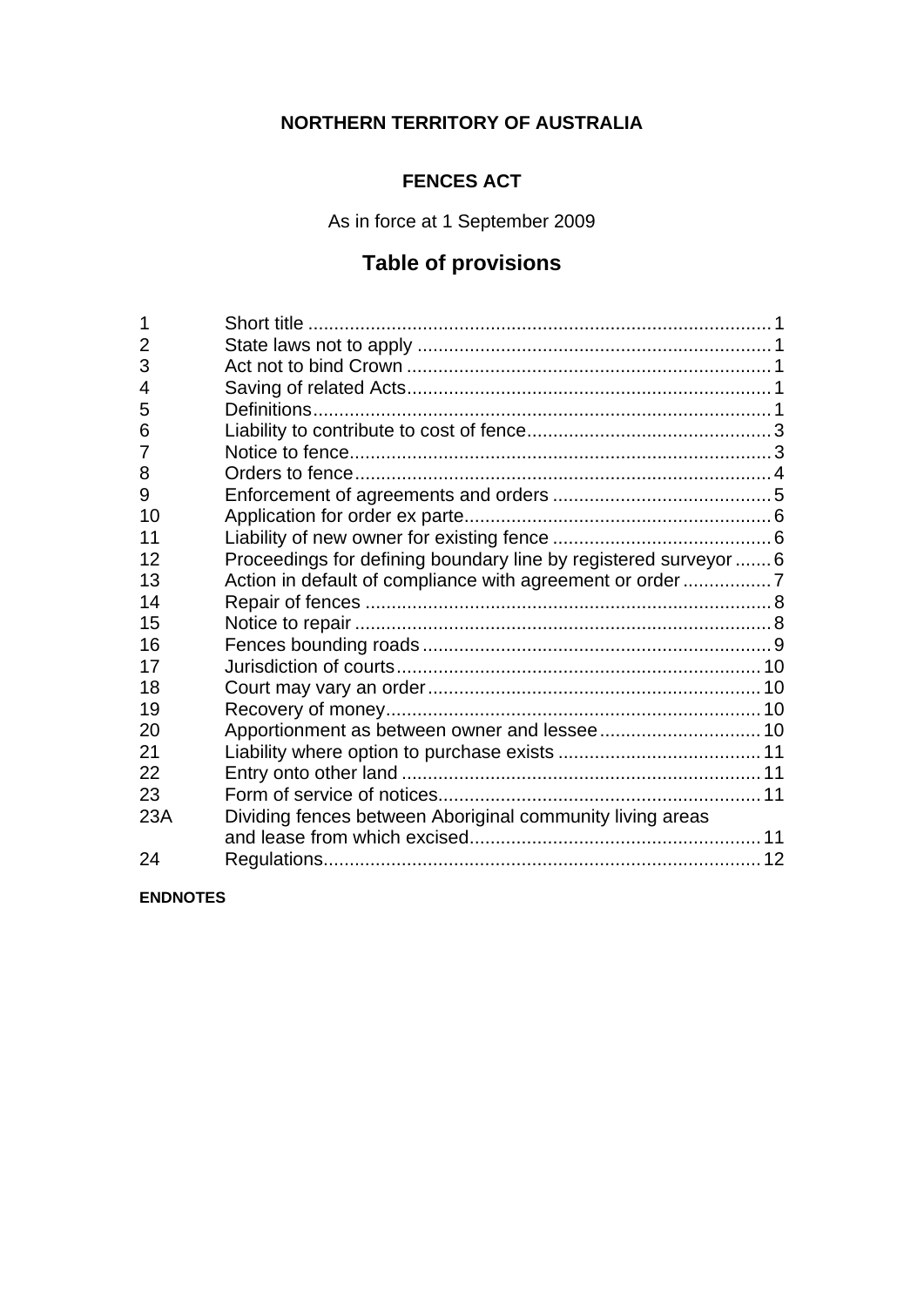### **NORTHERN TERRITORY OF AUSTRALIA**

This reprint shows the Act as in force at 1 September 2009. Any amendments that commence after that date are not included.

\_\_\_\_\_\_\_\_\_\_\_\_\_\_\_\_\_\_\_\_

\_\_\_\_\_\_\_\_\_\_\_\_\_\_\_\_\_\_\_\_

## **FENCES ACT**

### **An Act relating to fences**

#### <span id="page-1-0"></span>**1 Short title**

This Act may be cited as the *Fences Act*.

#### <span id="page-1-1"></span>**2 State laws not to apply**

- (1) The *Fences Act 1892* of the State of South Australia and the *Fences Act Amendment Act 1903* of the State of South Australia cease to have effect in the Territory as laws of the Territory.
- (2) Section 8 of the *Acts Interpretation Act 1901-1966*, in its application to Ordinances by virtue of section 4 of the *Interpretation Ordinance,*  has effect as if the *Fences Act 1892* of the State of South Australia and the *Fences Act Amendment Act 1903* of the State of South Australia were Ordinances and had been repealed by this Act.

#### <span id="page-1-2"></span>**3 Act not to bind Crown**

This Act does not bind the Crown.

#### <span id="page-1-3"></span>**4 Saving of related Acts**

This Act does not affect the operation or application of the *Water Act* or *Livestock Act*.

#### <span id="page-1-4"></span>**5 Definitions**

(1) In this Act, unless the contrary intention appears –

*adjoining lands* includes lands separated by a watercourse, lake or other natural feature of such a character as to be insufficient to prevent at all times the passage of stock and notwithstanding that the bed and banks of that water-course, lake or natural feature may be Crown land and with respect to lands so separated the term *common boundary* includes the bed and banks of the watercourse, lake or other natural feature by which those lands are separated.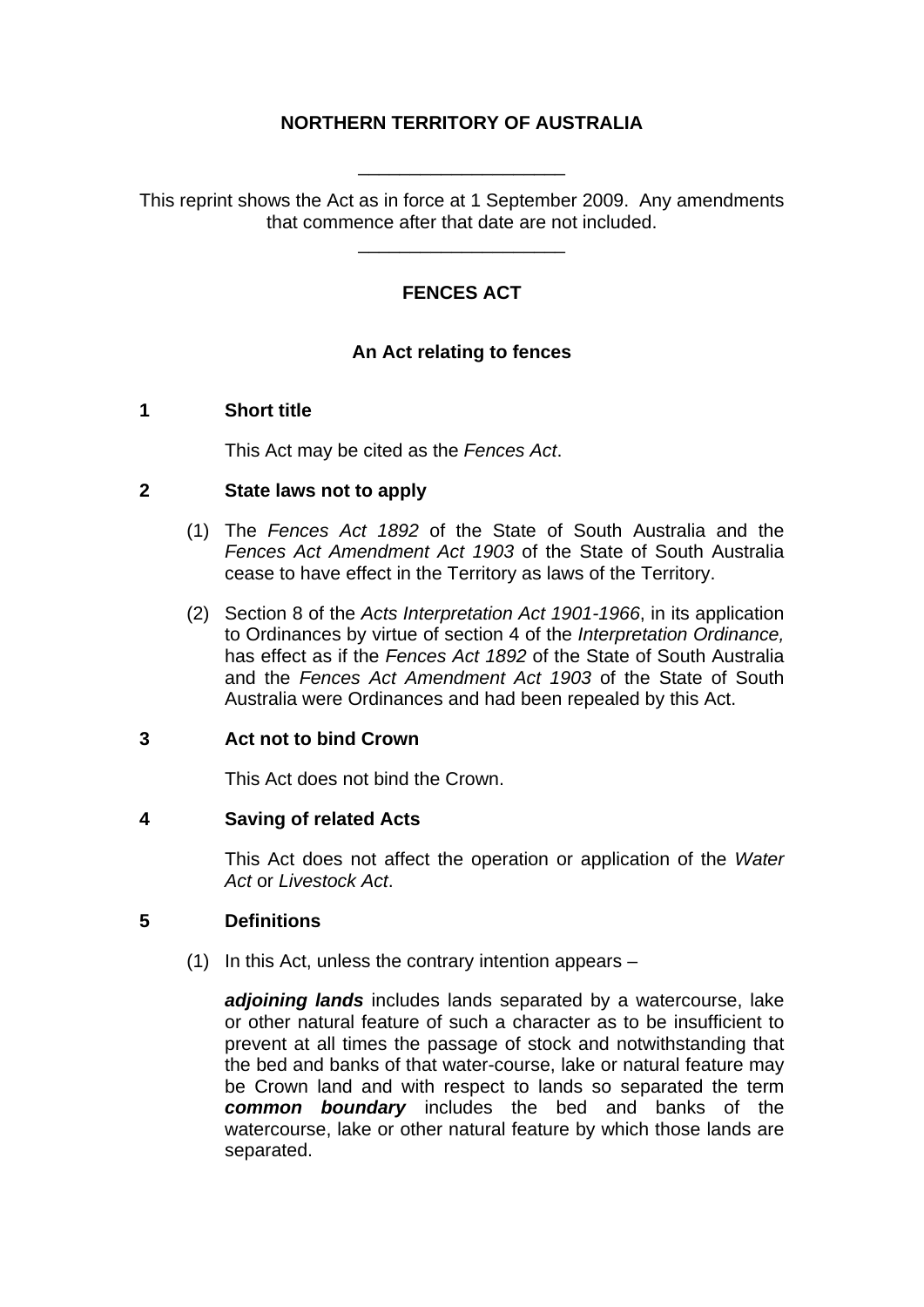*court* means the Local Court.

*Crown land* means land of the Crown which is not leased.

*dividing fence* means a fence separating the adjoining lands of different owners whether the adjoining lands are wholly or only partly separated thereby and whether the fence is on the line of or, in an appropriate case, on a line on the common boundary of the adjoining lands or on a line other than the line of or a line on the common boundary or partly on any one of those lines and partly on the other or others.

*fence* means a structure of posts and board, palings, rails, galvanised iron, metal or wire or a wall, ditch or embankment or a combination of any of these, enclosing or bounding land and includes any foundation, foundation wall or support reasonably necessary for the support and maintenance of a building but does not include a wall which is part of a building.

*lease* includes a lease, a sub-lease, an under-lease and an agreement for a lease but does not include a Crown lease and *lessee* has a corresponding meaning.

*notice to fence* means a notice served under section 7.

*notice to repair* means a notice served under section 15.

*order to fence* means an order to fence made under section 8 or 10.

*order to repair* means an order made under section 8(3) or 15.

*owner* includes every person who, whether jointly or severally at law or in equity –

- (a) is entitled to land for any estate of freehold in possession;
- (b) is a lessee of Crown land within the meaning of that expression under any law for the time being in force in the Territory relating to the leasing of Crown land,

but does not include trustees or other persons having the control and management of land which is a public reserve or park or is used for any public purpose which may be prescribed.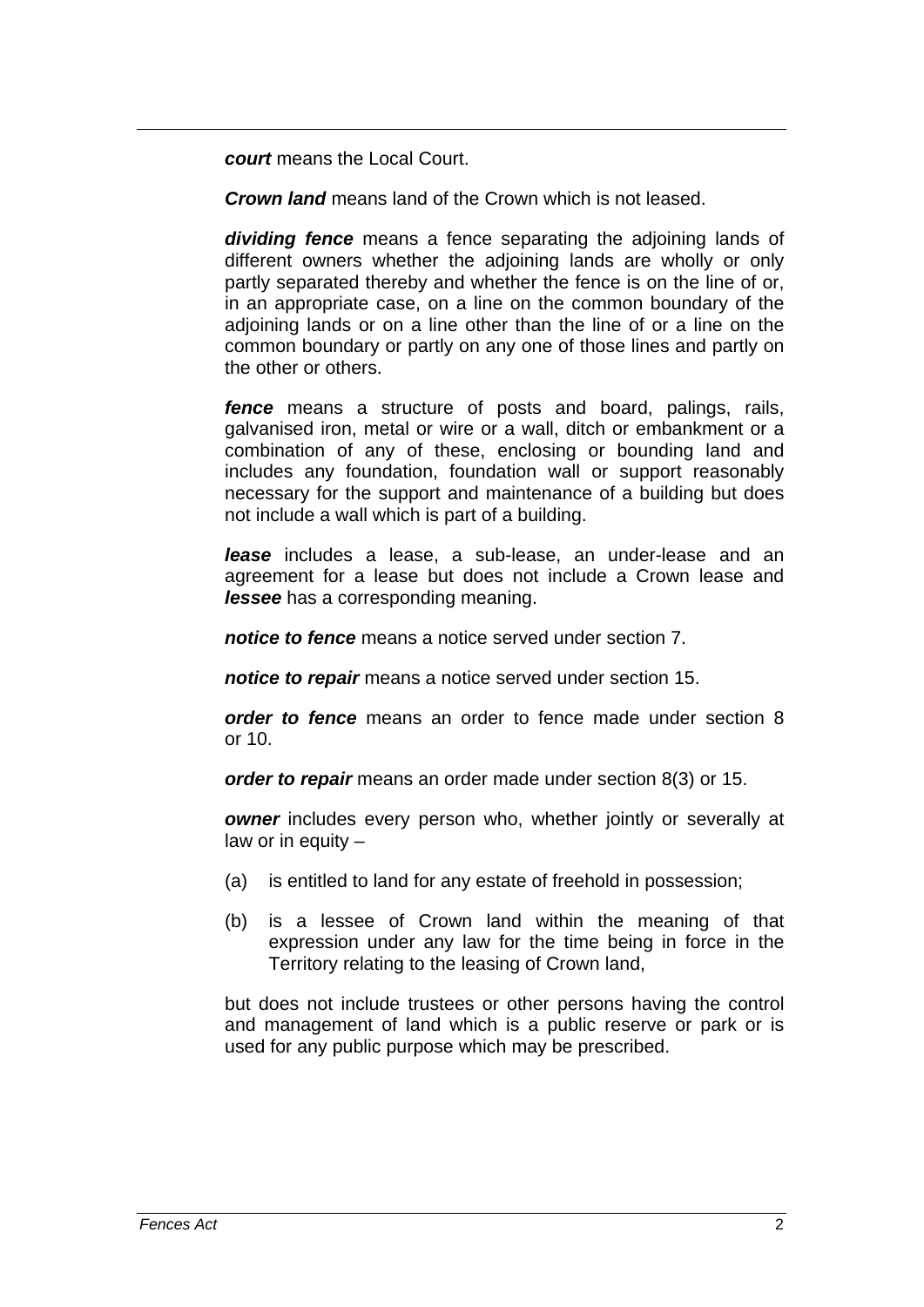- (2) Where, in any proceedings under this Act, the court has to determine what is a sufficient fence for the purposes of this Act the court shall have regard to –
	- (a) the nature of the neighbourhood in which the fence is to be erected;
	- (b) the purpose for which the fence is to be erected;
	- (c) whether any and if so what fences are usual in the neighbourhood; and
	- (d) the need for the protection of persons or the containment of stock in the neighbourhood,

and the court may determine that no fence is, in the circumstances, required.

### <span id="page-3-0"></span>**6 Liability to contribute to cost of fence**

- (1) Subject to this Act and to any agreement between the parties concerned, the owners of adjoining lands not divided by a sufficient fence are liable to join in or contribute to the construction of a sufficient fence dividing their lands in equal proportions whether the adjoining lands are to be wholly or only partly separated by the proposed fence.
- (2) The court may, where it considers that there are special circumstances that justify it in so doing, order that the owners of adjoining lands not divided by a sufficient fence shall join in or contribute to the construction of a sufficient fence dividing their lands otherwise than in equal proportions, whether the adjoining lands are to be wholly or only partly separated by the proposed fence.

#### <span id="page-3-1"></span>**7 Notice to fence**

An owner desiring to compel an owner of adjoining land to join in or contribute to the construction of a dividing fence under this Act (including the demolition of an existing fence and the erection of a new fence) may serve that owner of adjoining land with a notice to fence which shall be in writing and shall –

(a) specify the common boundary the line of which is to be fenced or, where, on account of physical features of the land, it is impracticable to construct a fence wholly on the line of the common boundary of such adjoining lands or where the adjoining lands are separated by a watercourse, lake or other natural feature insufficient to prevent at all times the passage of stock, the line on which it is proposed to construct such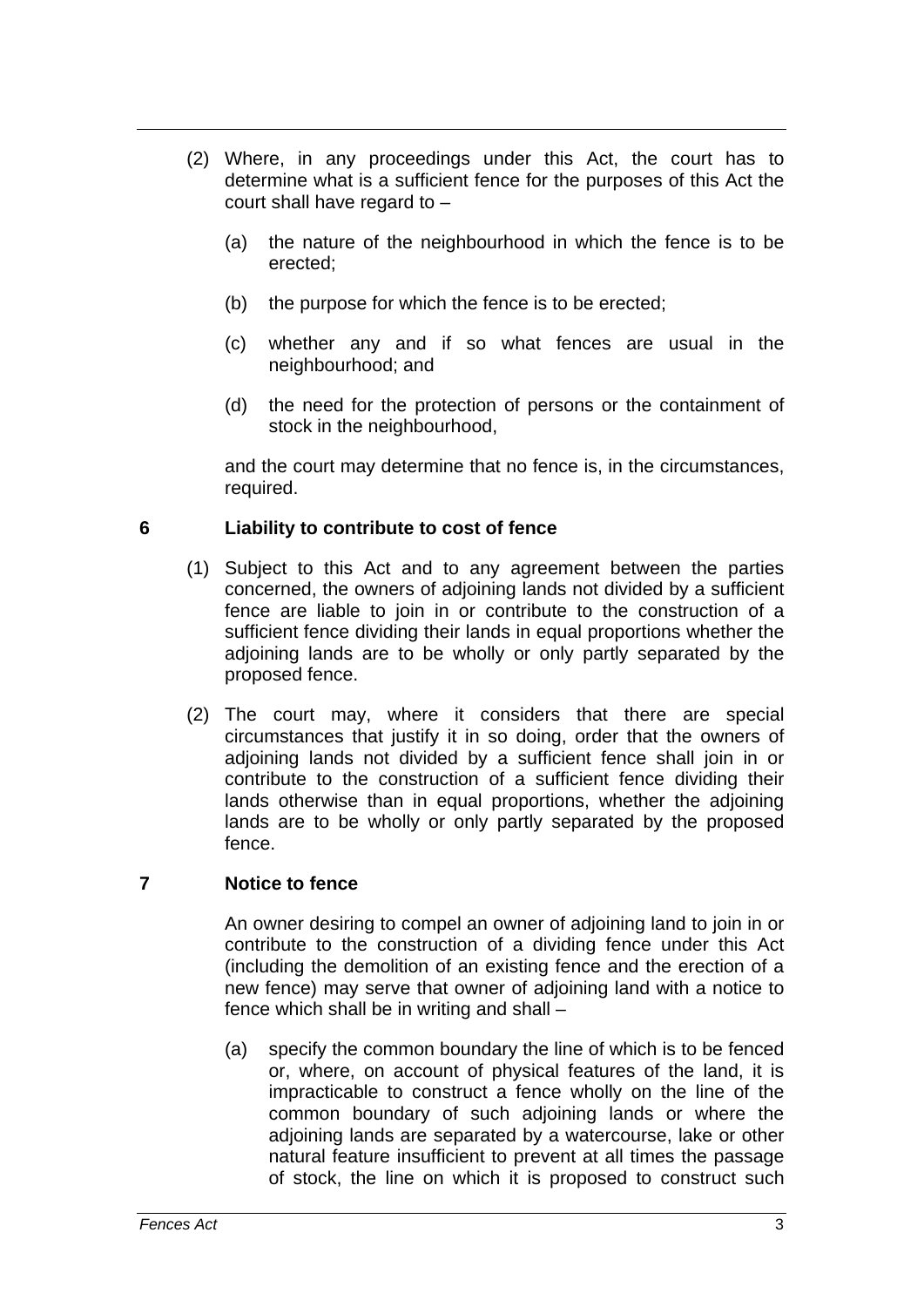fence, and if part of the line of a common boundary is to be fenced, that part;

- (b) contain a proposal for fencing on the proposed line; and
- (c) specify the kind of fence to be constructed.

### <span id="page-4-0"></span>**8 Orders to fence**

- (1) If, within one month after the service of a notice to fence, the owner served with the notice to fence and the owner who served that notice do not agree as to the construction of the proposed fence, the line of the proposed fence or the kind of fence proposed, either of those owners may apply to a court for an order determining –
	- (a) whether the construction of the proposed fence or a part of it or of any fence between the adjoining lands is reasonably required;
	- (b) what part of any dividing fence is to be constructed by each of such owners or that the whole of the fence shall be constructed by one owner and what proportion of the cost of the construction of the fence shall be borne by each of the owners respectively;
	- (c) the time within which the fence shall be constructed;
	- (d) the line upon which the fence the subject of the order shall be constructed;
	- (e) the amount of compensation or annual compensation to be paid by one owner to the other owner in consideration of the loss of occupation of any land as a result of the construction of the fence the subject of the order;
	- (f) the kind of fence to be constructed; or
	- (g) the nature of any other relief to which the applicant is justly entitled.
- (2) Upon an application made under subsection (1) the court may make all or any of the orders sought in the application or such of the orders described in that subsection as either party to the application, at the hearing, requests the court to make.
- (3) Where the demolition of an existing dividing fence and the erection of a new fence in place thereof was proposed by the notice to fence, the court to which application is made under subsection (1) may, in lieu of making an order for the demolition of the existing fence and the erection of a new fence, make an order to repair the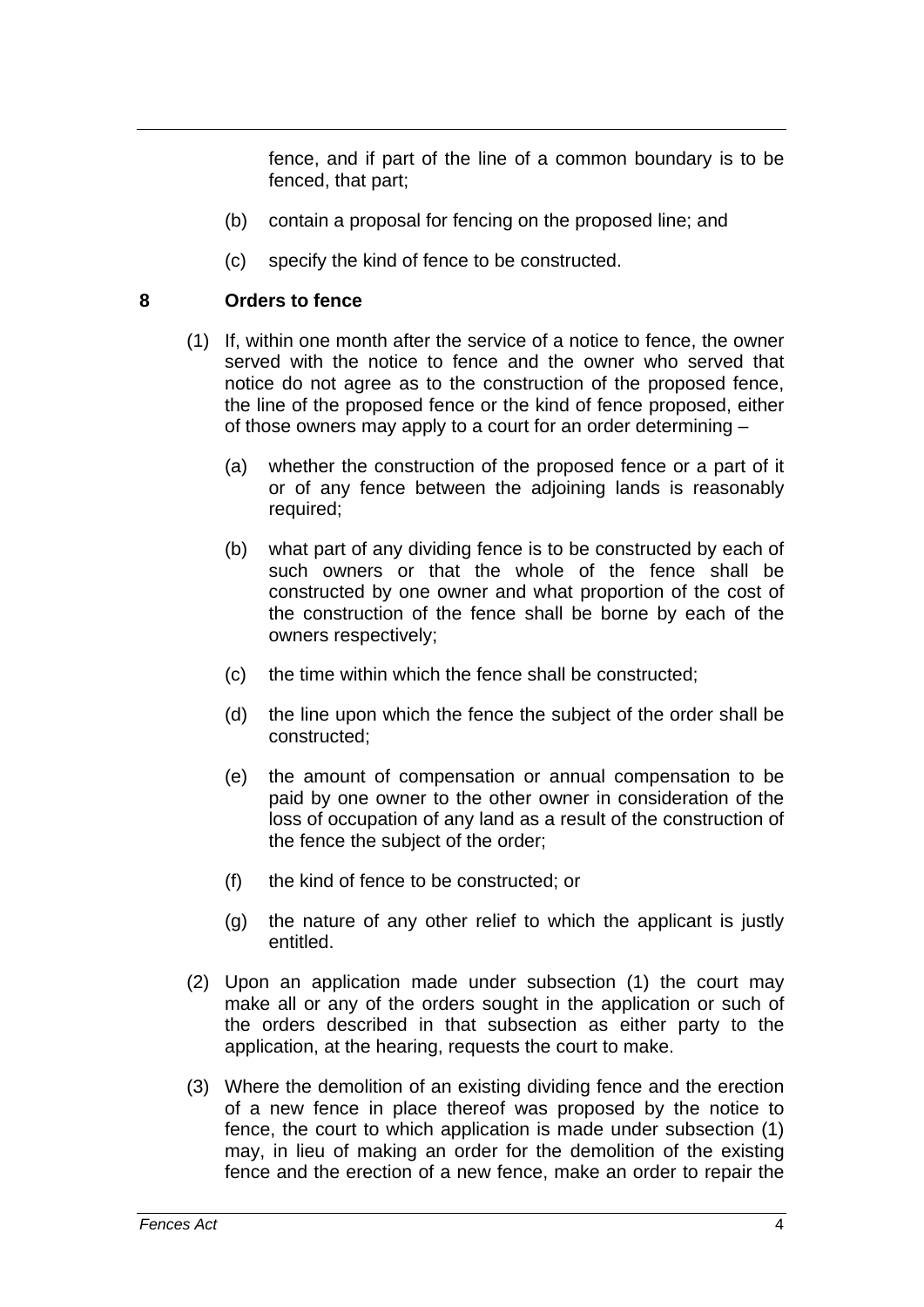existing fence, specifying –

- (a) the nature of the repairs;
- (b) which of the adjoining owners shall effect the repairs;
- (c) the proportions in which the cost of the repairs shall be borne; and
- (d) the period of time during which no further order to fence may be served with respect to the fence to be repaired unless the consent of the court is first obtained.
- (4) Where there are 2 or more owners of adjoining land any one of those owners who has not been served with a notice to fence is entitled to be joined as a party to any proceedings under this section.
- (5) Where, by agreement or pursuant to an order to fence, a fence is constructed otherwise than wholly on the line of the common boundary of adjoining lands, the occupation by a person of any land adjoining that fence which he was not entitled to occupy immediately before the fence was erected shall not be deemed to be adverse possession of the land so occupied nor affect the title of any person to the land so occupied.
- (6) In determining the kind of fence to be erected under an order made under this section, the court shall take into account the kind of fence usually erected in the locality where the fence is to be constructed and whether it is usual to erect dividing fences in that locality.

#### <span id="page-5-0"></span>**9 Enforcement of agreements and orders**

Where an agreement is made between owners of adjoining lands as to the construction of a dividing fence or an order is made by the court as to any such fence and a person bound by that agreement or order fails to observe any liability placed on him by that agreement or order within the time specified in the agreement or order or, if no such time is specified, within 6 months after the making of the agreement or order, the other party to the agreement or the proceedings in which the order was made may carry out the work of constructing the fence the subject of the agreement or of the provisions of the order and recover from the first-mentioned person the extra cost occasioned to him by reason of the default of the first-mentioned person.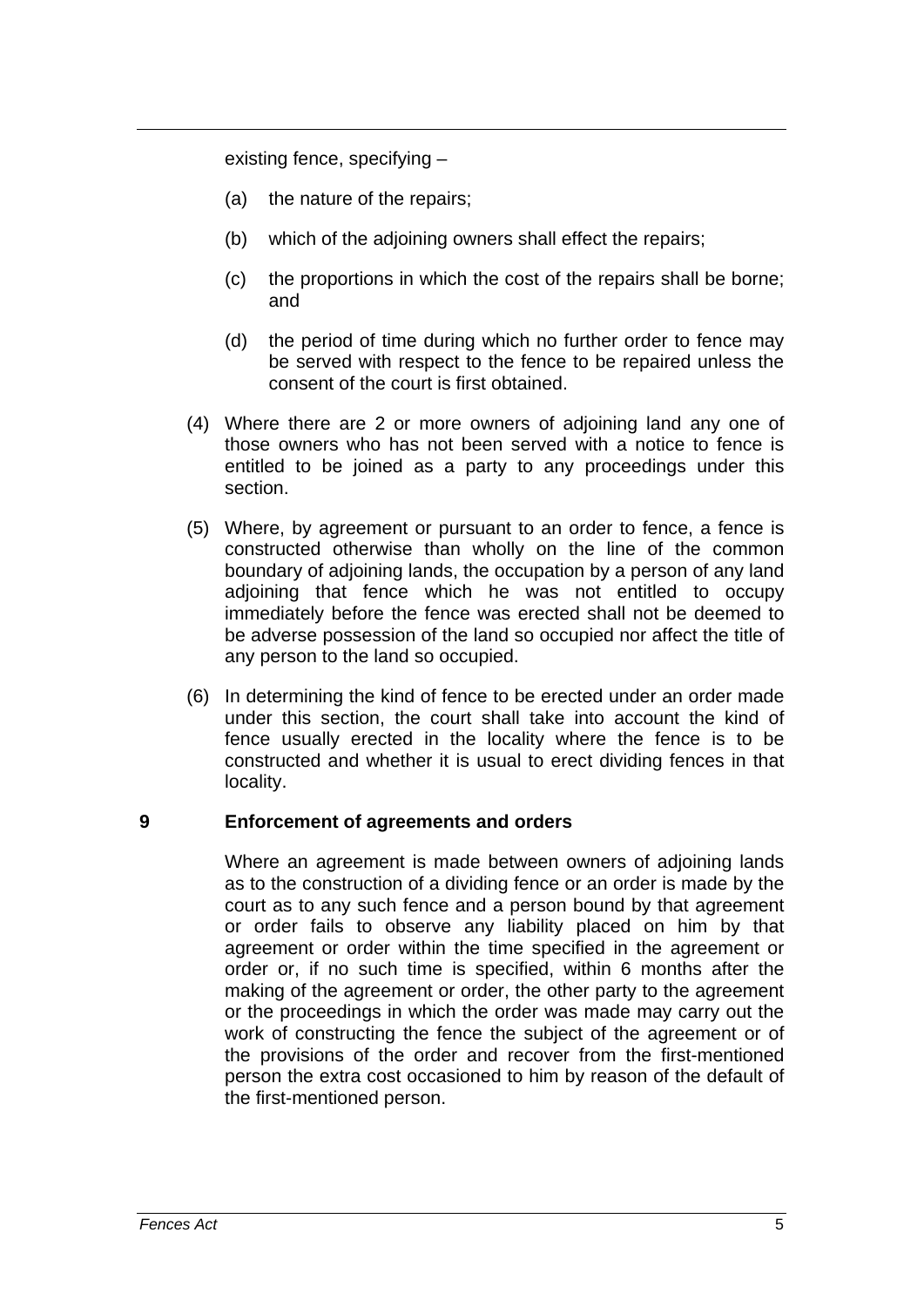### <span id="page-6-0"></span>**10 Application for order ex parte**

- (1) An owner may apply to the court for an order to construct a dividing fence notwithstanding that a notice to fence has not been served on the owner of the adjoining land.
- (2) Upon an application made under subsection (1) the court, if it is satisfied that the applicant has made reasonable enquiries and has been unable to ascertain the whereabouts of the owner of the adjoining land, may make an order ex parte authorizing the applicant to construct a dividing fence of the kind and on the line specified in the order.
- (3) Where a fence is constructed in pursuance of an order made under this section and the successful applicant ascertains the whereabouts of a person who was liable to be served with a notice to fence at the time the application was made, the successful applicant may serve on that person a copy of the order to fence.
- (4) Upon service of a copy of an order to fence made under this section –
	- (a) the person so served may apply to set aside the order on the grounds that the order was not, at the time it was made, in accordance with the justice of the case; or
	- (b) unless an order under paragraph (a) has been made, the successful applicant is entitled to recover from the person so served one half of the cost of the construction of the fence or one half of the value of the fence at the date of service (whichever is the lesser amount).

### <span id="page-6-1"></span>**11 Liability of new owner for existing fence**

Where an owner of land has constructed a dividing fence between his land and adjoining Crown land and that adjoining Crown land is thereafter alienated from the Crown then the owner of the firstmentioned land may recover from the person to whom the adjoining Crown land has been alienated half the value of that dividing fence assessed as at the date of the alienation of the adjoining Crown land to that person.

### <span id="page-6-2"></span>**12 Proceedings for defining boundary line by registered surveyor**

 (1) Where the owners of adjoining lands do not agree as to the position of the common boundary between their respective lands upon which a dividing fence is proposed to be constructed, either one may give notice to the other of his intention to have the common boundary line defined by a licensed surveyor.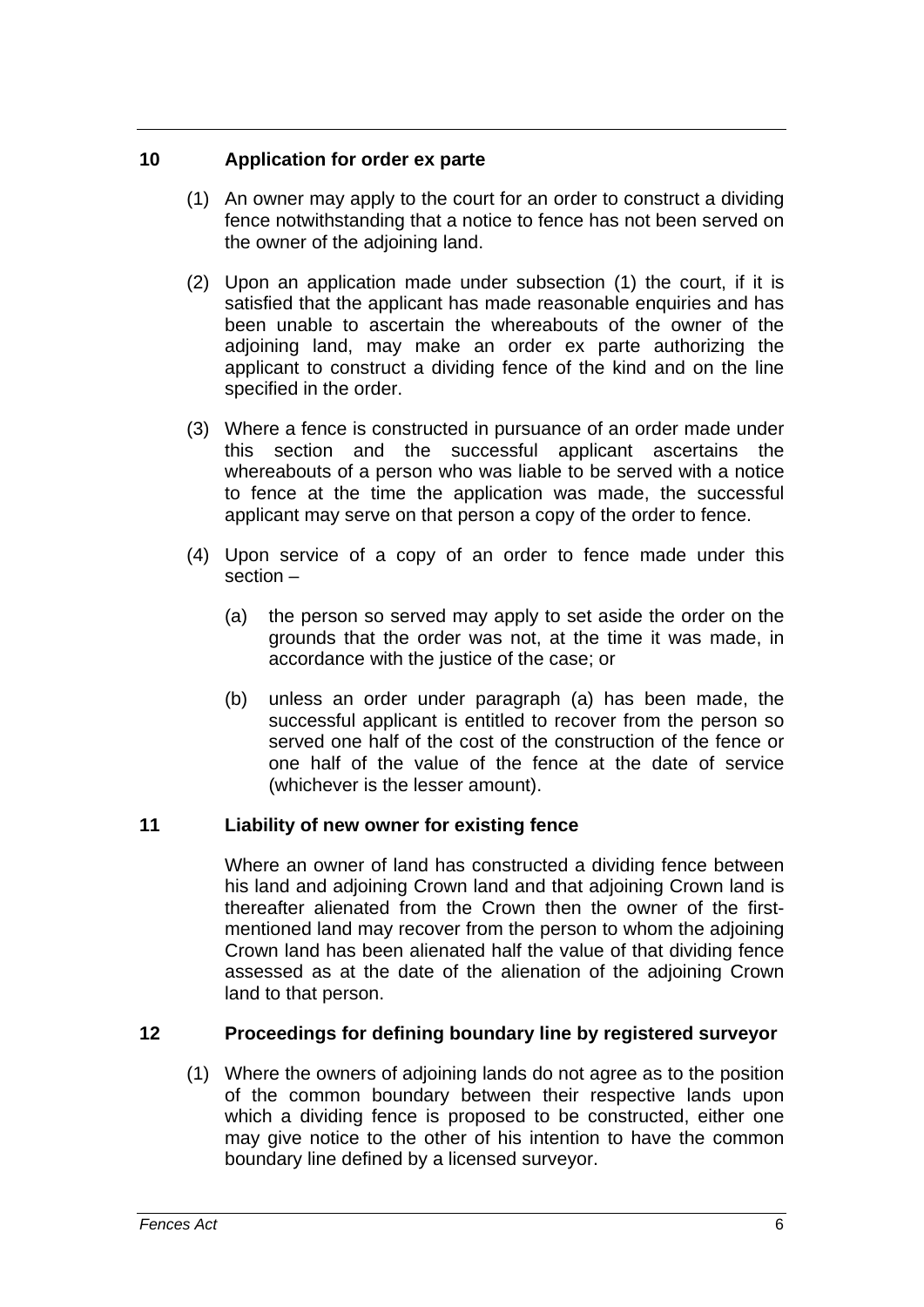- (2) The owner to whom notice is given shall, within 30 days after the service of the notice –
	- (a) if satisfied of the position of the common boundary line, define it by pegs; or
	- (b) employ a licensed surveyor to define the common boundary line,

and in either case shall notify the adjoining owner in writing of what he has done.

- (3) If within 2 months from the service of the notice provided for in subsection (1) the owner to whom the notice was given has failed to have the common boundary line defined by a licensed surveyor, then the owner who gave such notice may have the common boundary line defined by a licensed surveyor.
- (4) If the common boundary line when defined by a licensed surveyor is ascertained to be in substantially the same position as defined by pegs placed there by the owner receiving the notice given in pursuance of subsection (1), that owner shall be entitled to recover the costs incurred by him in placing the pegs from the owner giving such notice, but where a licensed surveyor has been employed by either such owner all reasonable expenses actually incurred and not reimbursed by the Territory shall be borne in equal shares by the adjoining owners.

#### <span id="page-7-0"></span>**13 Action in default of compliance with agreement or order**

Where –

- (a) an agreement is made between owners of adjoining lands as to the repair of a dividing fence or an order to repair a dividing fence is made by the court under section 8(3) or 15; and
- (b) a person bound by that agreement or order fails, within the time specified in the agreement or order or, if no time is specified, within 3 months after the making of the agreement or order, to observe a liability placed on him by that agreement or to comply with that order, as the case may be,

the owner of the land separated by the dividing fence the subject of the agreement or order from the land of the person in default may –

(c) repair the whole fence the subject of the agreement or order; and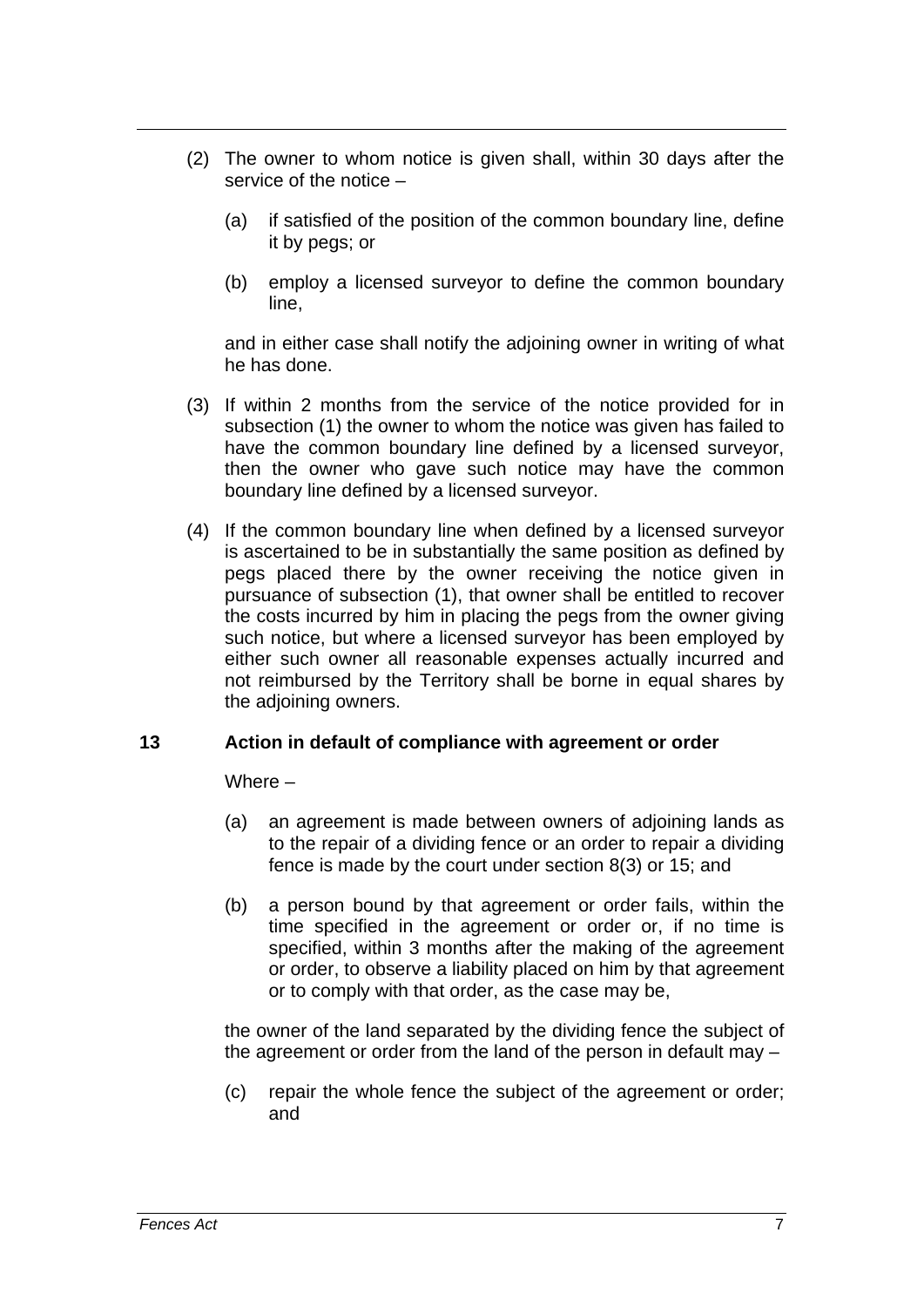- (d) recover from the person in default
	- (i) the part of the cost of the repair that the owner of the adjoining land was liable to pay under the agreement or order or otherwise under this Act; or
	- (ii) if the whole of the repair was by the agreement or order required to be carried out by the person in default, the whole of the cost of the repair.

### <span id="page-8-0"></span>**14 Repair of fences**

- (1) Subject to this Act and to any agreement between the parties concerned, the owners of land on either side of an existing dividing fence are liable to contribute equally to the cost of the repair of the dividing fence between their adjoining lands.
- (2) The court may, where it considers that there are special circumstances that justify it in so doing, order that the owners of land on either side of an existing fence shall contribute otherwise than equally to the cost of the repair of the dividing fence.

### <span id="page-8-1"></span>**15 Notice to repair**

- (1) The owner of land separated from adjoining land by an existing dividing fence may serve a notice to repair on the owner of adjoining land requiring the last-mentioned owner to contribute to the repairing of the fence.
- (2) Such a notice shall specify the part of the dividing fence to be repaired, the nature of the repair proposed but shall not specify any method or materials for the repair of the fence which would make the repaired fence a fence of a different kind from the fence which was in existence at the date of the notice.
- (3) If no agreement as to the sharing of the cost of the repair of a fence the subject of a notice under subsection (2) is reached within one month of the notice the owner serving such notice may repair the fence and recover half the cost of that repair from the person on whom a notice complying with this section was served.
- (4) If a dividing fence is damaged or destroyed by flood, storm, lightning or tempest, or by fire or accident where the damage or destruction by fire or by accident is not attributable in whole or in part to the intention or negligence of the owner of the land on either side of the fence or of a servant of such owner the owner of the land on either side of the fence may immediately repair the fence without serving a notice to repair on the owner of the adjoining land and thereupon is entitled to recover half the cost of the repair from the owner of the adjoining land.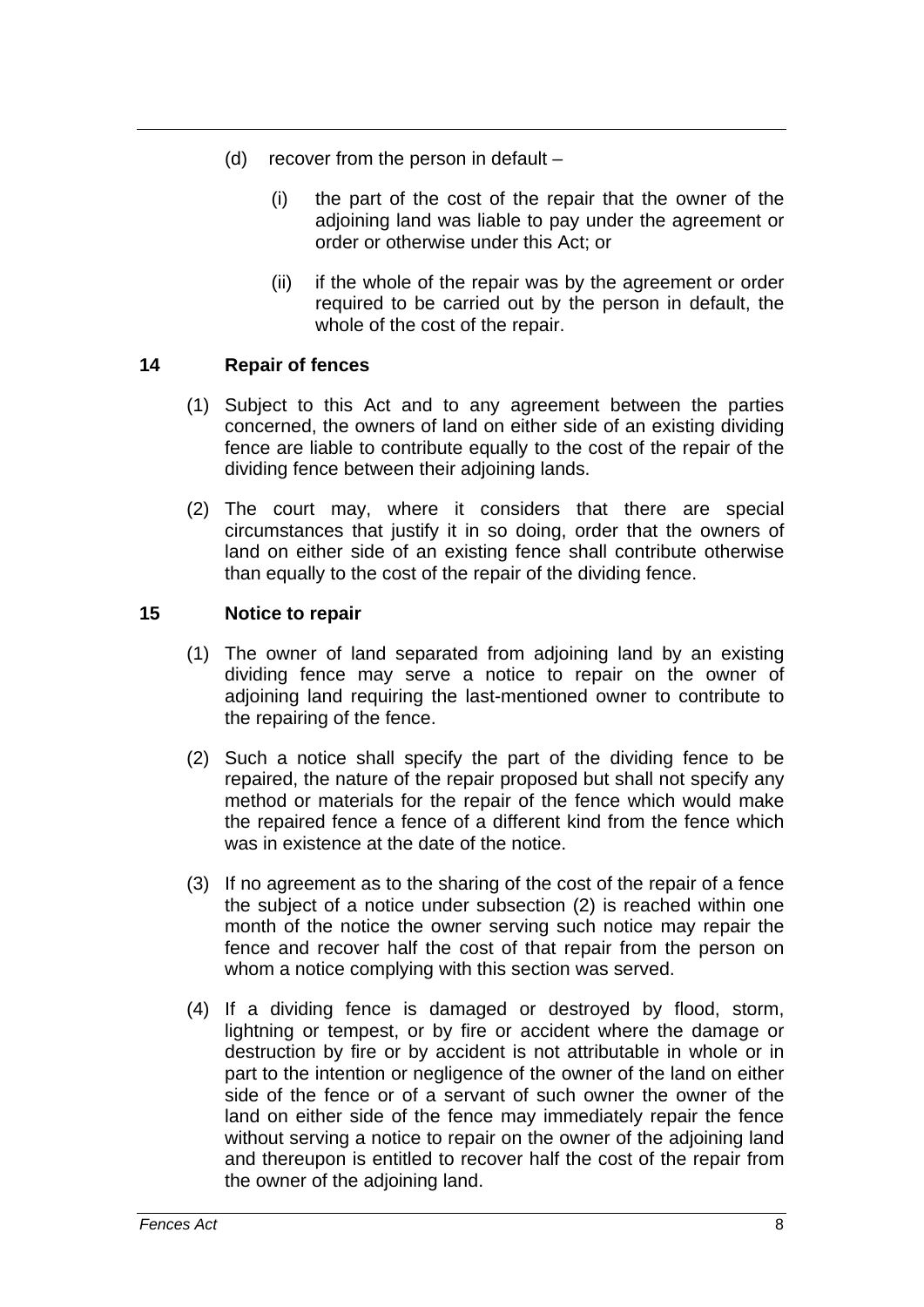- (5) Where a dividing fence has been damaged or destroyed by an act done or commenced or an event, other than an event described in subsection (4), happening on land on one side of that dividing fence, the owner of the land on which the act was done or commenced or on which the event happened is liable to repair the damage so caused or to reinstate the fence so destroyed and if that owner does not do so within one month of the doing of the act or the occurrence of the event, the owner of the adjoining land may repair the damage or reinstate the fence and recover the reasonable cost of doing so from the first-mentioned owner.
- (6) A person on whom a notice to repair has been served may, within one month after the date of the service of that notice, apply to the court for an order determining –
	- (a) that the fence is not in need of repair;
	- (b) what repair to the fence is reasonable in the circumstances;
	- (c) in the appropriate case, that the existing fence should be demolished and a new fence constructed and in that case the kind of new fence to be constructed; or
	- (d) the proportion of the cost of the repair or of the erection of a new fence which should be borne by each owner of the adjoining lands; and
	- (e) whether both or which of the owners of the adjoining lands shall effect the repairs.
- (7) The court has jurisdiction to make any order sought upon an application under subsection (6) and any other orders as to fencing on the line of the existing fence as to it may seem just.

#### <span id="page-9-0"></span>**16 Fences bounding roads**

If the owner of land bounded by a road constructs a sufficient fence on the boundary of his land which is contiguous with the road and another owner thereafter adopts any means whereby his land is enclosed by that fence or makes use of that fence in any way, that other person is liable to pay to the owner who constructed the fence one half of the value of that fence at the date on which he first had or took some step to have any use or benefit from the existence of that fence.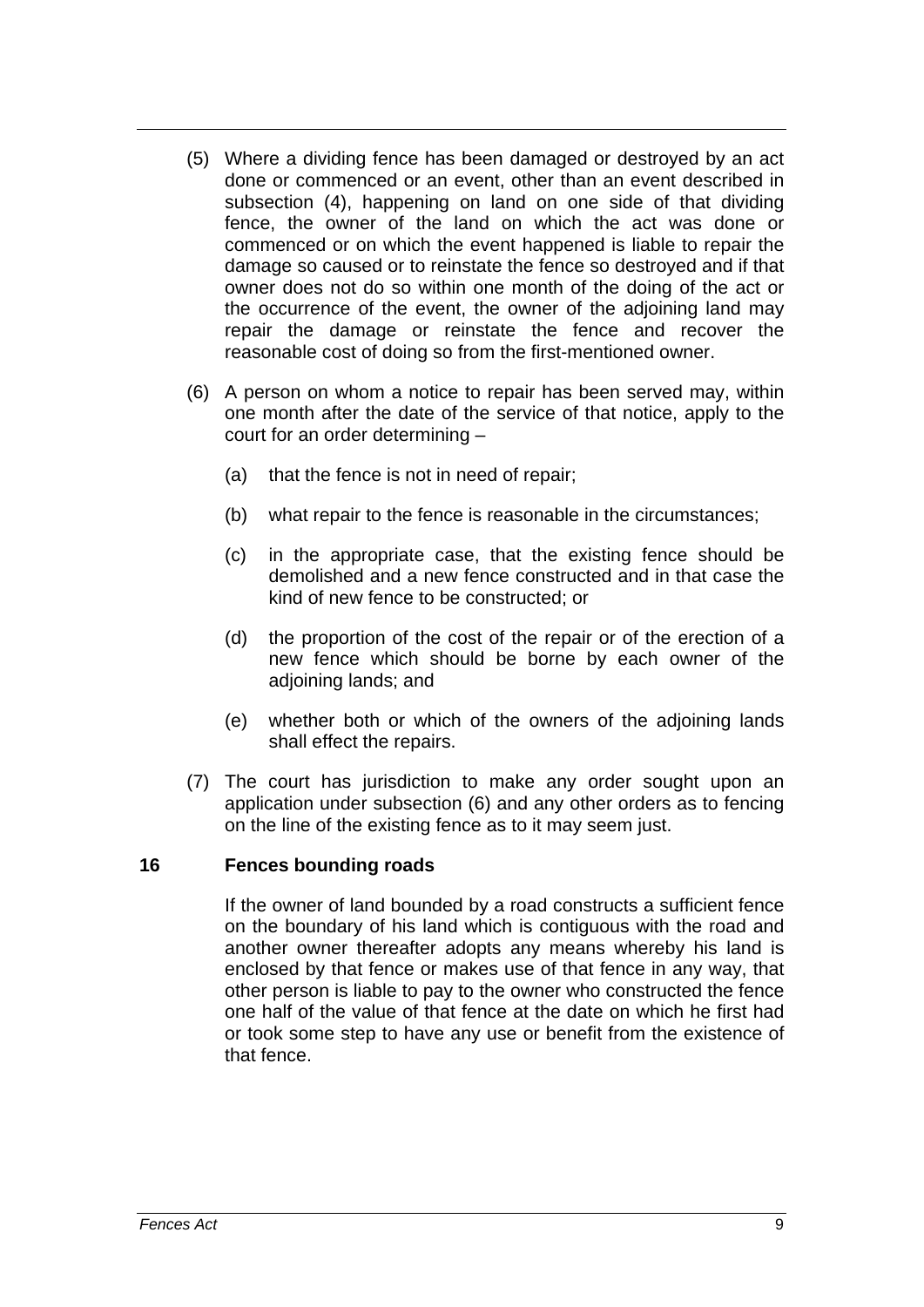### <span id="page-10-0"></span>**17 Jurisdiction of courts**

The court has jurisdiction to hear and determine an application made under this Act as an action under the *Local Court Act*, and an order made under this Act may be enforced accordingly as a judgment of that court.

### <span id="page-10-1"></span>**18 Court may vary an order**

The court may vary or cancel an order made under section 8, 10 or 15.

## <span id="page-10-2"></span>**19 Recovery of money**

- (1) Any moneys (including costs ordered to be paid by a party to proceedings under this Act) which a person is required or is liable to pay in pursuance of this Act may be sued for and recovered in the court.
- (2) In any proceedings for the recovery of moneys payable under an order of a court a certificate under the hand of the clerk of the court certifying that the order was made and the terms thereof is evidence of the matters to which it certifies.

## <span id="page-10-3"></span>**20 Apportionment as between owner and lessee**

Where a fence is constructed or repaired and the fence divides any land held by a person as a lessee from any adjoining lands, the contribution payable in respect of the fence as between the lessee and the owner of the leased land shall, subject to this Act and to any agreement between the lessee and the owner, be payable according to the unexpired term of the lease at the time of the construction or repair of the fence, as follows:

- (a) where the term had less than 5 years to run the contribution is payable by the owner;
- (b) where the term had not less than 5 but less than 10 years to run the lessee shall pay one quarter and the owner shall pay three quarters of the contribution;
- (c) where the term had not less than 10 but less than 15 years to run the owner and the lessee shall each pay half of the contribution;
- (d) where the term had not less than 15 years to run the lessee shall pay the whole of the contribution.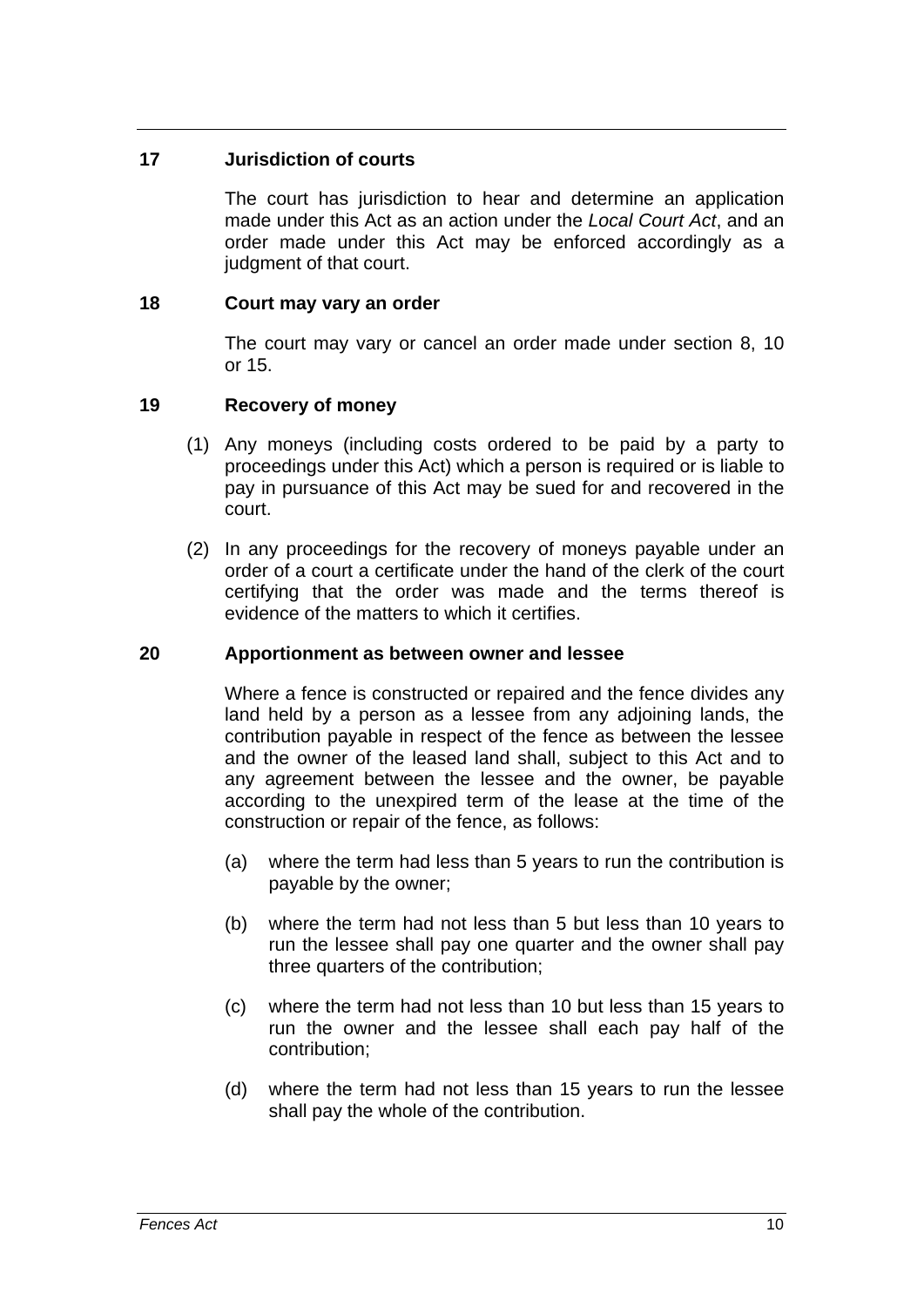### <span id="page-11-0"></span>**21 Liability where option to purchase exists**

Where any land in respect of which a contribution has been paid by the owner in respect of the construction or repair of a dividing fence is at the time of the payment subject to an option to purchase, the purchaser if the purchase is completed, shall pay to the owner the amount of the contribution so paid.

### <span id="page-11-1"></span>**22 Entry onto other land**

Every person engaged in the construction or repair of a dividing fence and his servants and agents may at all reasonable times enter upon the land adjoining the fence for the purpose of carrying out the construction or repair of the fence and, where that land is Aboriginal land within the meaning of the *Aboriginal Land Act*, may do so notwithstanding that he or any of them does not hold a permit under that Act to enter or remain on that land.

### <span id="page-11-2"></span>**23 Form of service of notices**

- (1) A notice under this Act may be served personally or by post.
- (2) Service of a notice may be proved by affidavit.
- (3) The description in a notice under this Act of any land, fence, line or boundary need not particularly define the land, fence, line or boundary if –
	- (a) it reasonably identifies the land, fence, line or boundary; or
	- (b) it is proved that the person served knew that land, fence, line or boundary.
- (4) A person serving a notice under this Act is excused from serving more than one of a number of joint owners of land if he proves that, after making reasonable enquiry the name or whereabouts of the other owner or owners was unknown to him.

#### <span id="page-11-3"></span>**23A Dividing fences between Aboriginal community living areas and lease from which excised**

- (1) In this section, *pastoral lease* means a pastoral lease within the meaning of the *Pastoral Land Act*.
- (2) The lessee of a pastoral lease or a Crown lease of another kind from which has been excised an area of land in pursuance of Part IV of the *Crown Lands Act* (as in force before the commencement of the *Pastoral Land Act*) or Part 8 of the *Pastoral Land Act* for an Aboriginal community living area shall not be liable to join in or contribute to the construction or, subject to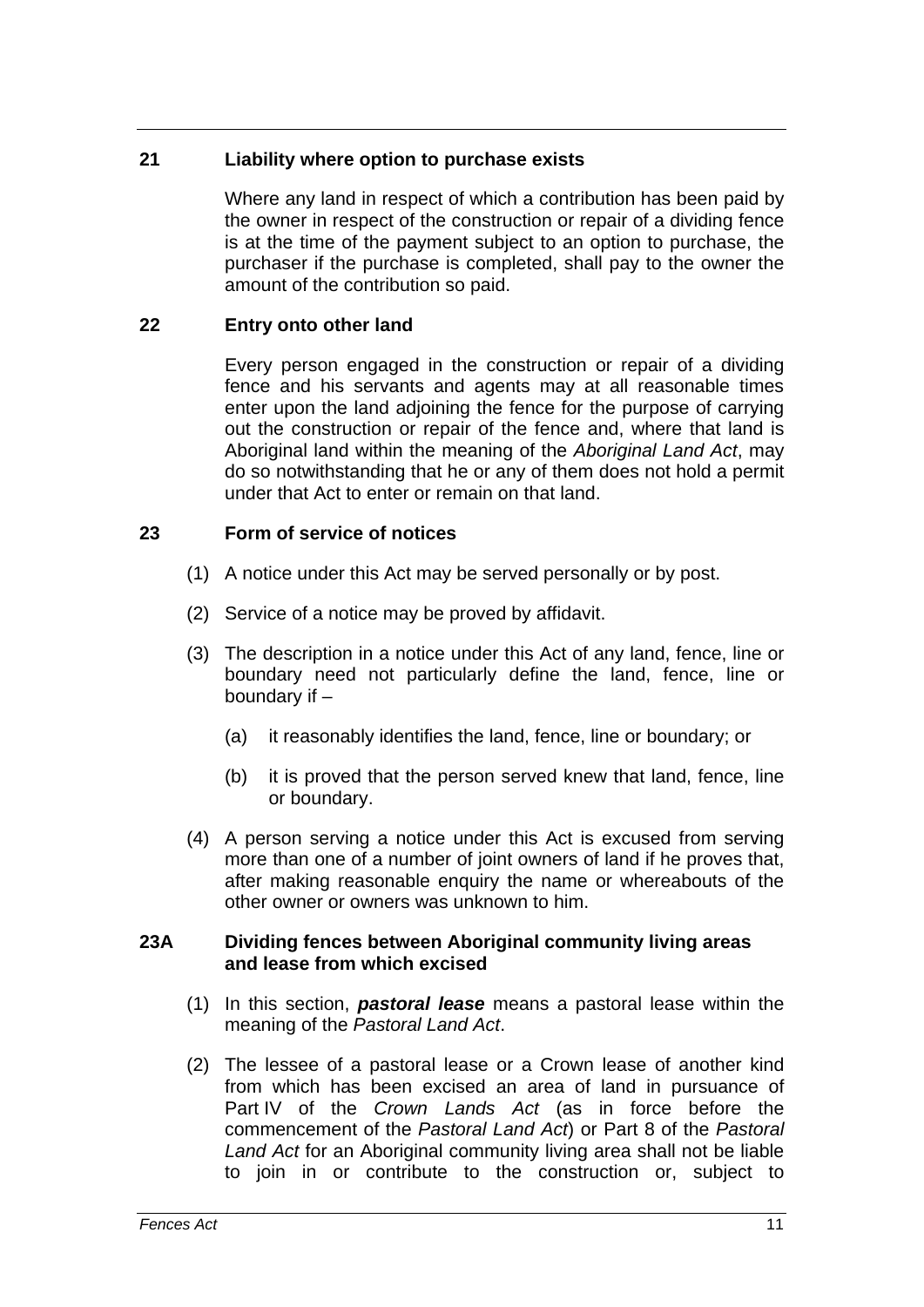subsection (3) and sections 14(2) and 15(2) and (5), the repair of a dividing fence between the lease and the excised land but otherwise has the same rights and duties under this Act as an owner of the lease, and this Act shall be construed, where the context so requires, as if a reference to contribution were a reference to provision or repair, as the case may be, of the dividing fence or the full cost involved.

 (3) Where a boundary of an excised area of land referred to in subsection (2) was, immediately before that excision, a boundary of the lease from which it was excised, the lessee of the lease is liable under this Act to contribute equally to the cost of the repair of so much of the dividing fence between the excised land and the lease as is equal to the length of the boundary of the excised land that, immediately before the excision, formed the boundary of the lease.

### <span id="page-12-0"></span>**24 Regulations**

The Administrator may make regulations, not inconsistent with this Act, prescribing all matters which are required or permitted to be prescribed by this Act or which are necessary or convenient to be prescribed for carrying out or giving effect to this Act.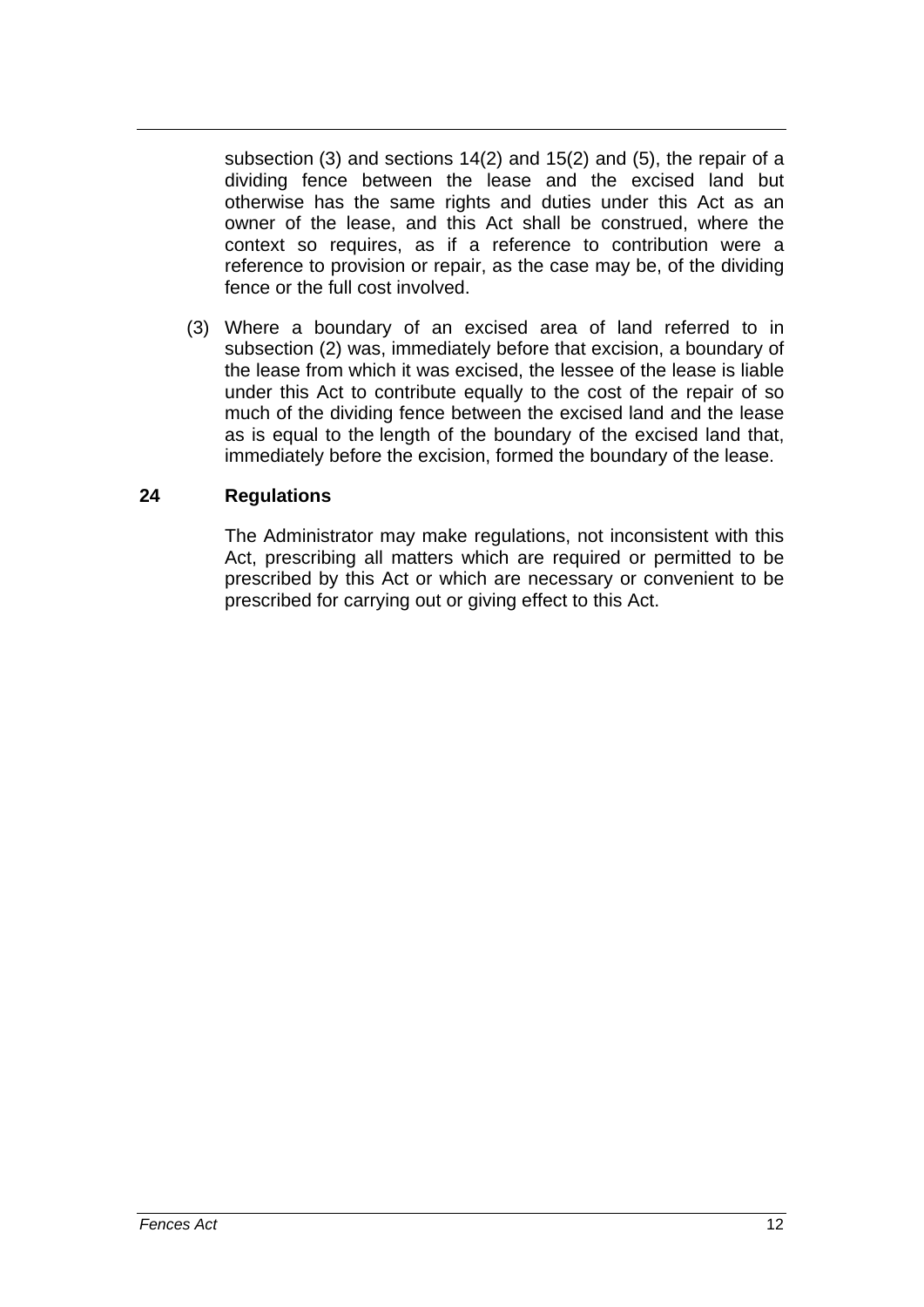#### **ENDNOTES**

**1 KEY**

Key to abbreviations

amd = amended od = order **app = appendix om = omitted bl** = by-law pt = Part ch = Chapter **produce**  $r = \text{regular}$ **cl = clause rem = remainder rem = remainder rem = remainder rem = remainder rem = remainder rem = remainder rem = remainder rem = rem = rem = rem = rem = rem = rem = rem = rem = rem = rem = rem = rem = rem = rem = rem = r**  $exp = expires/expired$ f = forms s = section<br>
Gaz = Gazette scheen sch = Scheen sch = Scheen sch = Scheen sch = Scheen sch = Scheen sch = Scheen scheen scheen scheen scheen scheen scheen scheen scheen scheen scheen scheen scheen scheen scheen sc *Gaz* = *Gazette*<br> **hda** = heading<br> **da** = heading<br> **da** = **schedule sch** = Subdivisi **lt = long title substituted sub = substituted nc = not commenced** 

 $r$  = regulation/rule **renum = renumbered<br>rep = repealed hdg = heading sdiv = Subdivision ins = inserted ins = inserted ins = inserted** 

#### **2 LIST OF LEGISLATION**

| Fences Ordinance 1972 (Act No. 34, 1972) |              |
|------------------------------------------|--------------|
| Assent date                              | 31 July 1972 |
| Commenced                                | 31 July 1972 |

*Ordinances Revision Ordinance 1973* **(Act No. 87, 1973)** 

Assent date 11 December 1973<br>Commenced 11 December 1973 11 December 1973 (s 12(2))

#### **Amending Legislation**

*Ordinances Revision Ordinance 1974* **(Act No. 34, 1974)**

Assent date 26 August 1974 Commenced 11 December 1973 (s 3(2))

*Ordinances Revision Ordinance (No. 2) 1974* **(Act No. 69, 1974)**

### Assent date 24 October 1974<br>Commenced 11 December 197 11 December 1973 (s 3)

#### *Ordinances Revision Ordinance 1976* **(Act No. 27, 1976)**

Assent date 28 June 1976<br>Commenced ss 1, 2 and 6: ss 1, 2 and 6: 28 June 1976 (s $6(2)$ ); ss 3 and 4: 11 December 1973; s 5: 24 October 1974

#### *Fences Ordinance 1974* **(Act No. 25, 1974)**

| Assent date | 19 August 1974 |
|-------------|----------------|
| Commenced   | 19 August 1974 |

#### *Statute Law Revision Act 1978* **(Act No. 95, 1978)**

Assent date 5 September 1978 Commenced 5 September 1978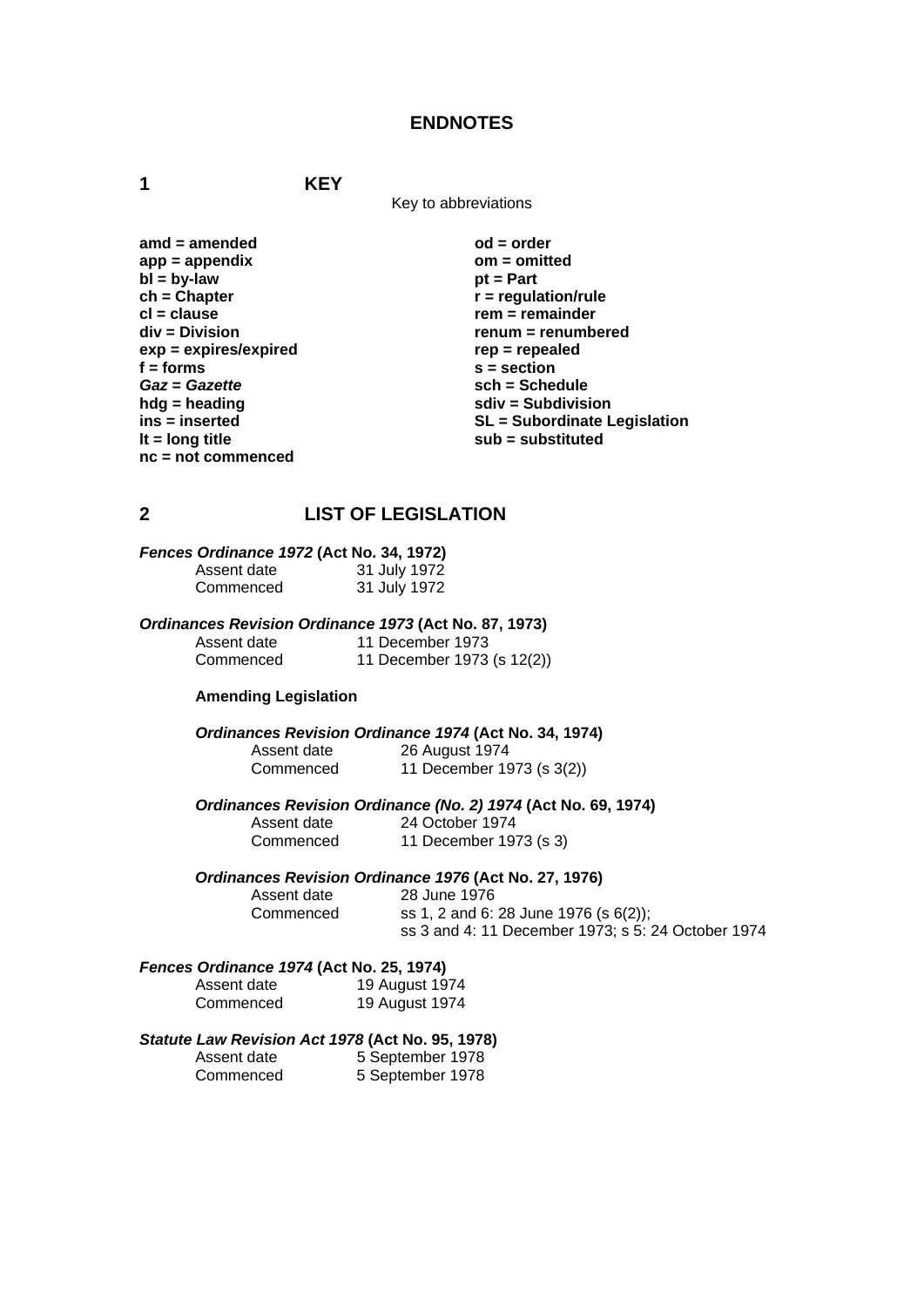|   |                                       | Statute Law Revision Act (No. 2) 1978 (Act No. 19, 1979)                                       |
|---|---------------------------------------|------------------------------------------------------------------------------------------------|
|   | Assent date                           | 2 February 1979                                                                                |
|   | Commenced                             | 2 February 1979                                                                                |
|   |                                       | Statute Law Revision Act 1983 (Act No. 58, 1983)                                               |
|   | Assent date                           | 28 November 1983                                                                               |
|   | Commenced                             | 28 November 1983                                                                               |
|   |                                       | Fences Amendment Act 1988 (Act No. 26, 1988)                                                   |
|   | Assent date                           | 1 September 1988                                                                               |
|   | Commenced                             | 1 September 1988                                                                               |
|   |                                       | Local Court (Consequential Amendments) Act 1989 (Act No. 14, 1989)                             |
|   | Assent date                           | 5 June 1989                                                                                    |
|   | Commenced                             | s 6: 5 June 1989; rem: 1 January 1991 (s 2, s 2 Small Claims                                   |
|   |                                       | Amendment Act 1988 (Act No. 43, 1988), Gaz G17,                                                |
|   |                                       | 3 May 1989, p 2, s 2 Local Court Act 1989 (Act No. 31, 1989)                                   |
|   |                                       | and Gaz G49, 12 December 1990, p 2)                                                            |
|   | No. 78, 1989)                         | <b>Miscellaneous Acts Amendment (Aboriginal Community Living Areas) Act 1989 (Act</b>          |
|   | Assent date                           | 22 December 1989                                                                               |
|   | Commenced                             | 1 March 1990 (Gaz S12, 28 February 1990)                                                       |
|   |                                       | Pastoral Land (Consequential Amendments) Act 1992 (Act No. 39, 1992)                           |
|   | Assent date                           | 25 June 1992                                                                                   |
|   | Commenced                             | 26 June 1992 (s 2, s 2 Pastoral Land Act 1992 (Act No. 17,<br>1992) and Gaz S33, 26 June 1992) |
|   |                                       | Water (Consequential Amendments) Act 1992 (Act No. 27, 1992)                                   |
|   | Assent date                           | 5 June 1992                                                                                    |
|   | Commenced                             | 1 July 1992 (s 2, s 2 Water Act 1992 (Act No. 19, 1992) and                                    |
|   |                                       | Gaz S35, 30 June 1992)                                                                         |
|   |                                       | Fences Amendment Act 1993 (Act No. 66, 1993)                                                   |
|   | Assent date                           | 9 November 1993                                                                                |
|   | Commenced                             | 1 December 1993 (s 2, s 2 Pastoral Land Amendment Act                                          |
|   |                                       | (No. 2) 1993 (Act No. 68, 1993) and Gaz S95,                                                   |
|   |                                       | 1 December 1993)                                                                               |
|   |                                       | Statute Law Revision Act 2005 (Act No. 44, 2005)                                               |
|   | Assent date                           | 14 December 2005                                                                               |
|   | Commenced                             | 14 December 2005                                                                               |
|   | Livestock Act 2008 (Act No. 36, 2008) |                                                                                                |
|   | Assent date                           | 8 December 2008                                                                                |
|   | Commenced                             | 1 September 2009 (Gaz G34, 26 August 2009, p 3)                                                |
| 3 |                                       | <b>GENERAL AMENDMENTS</b>                                                                      |
|   |                                       |                                                                                                |
|   |                                       | Coneral amondmente of a fermal poture (which are not referred to in the table                  |

General amendments of a formal nature (which are not referred to in the table of amendments to this reprint) are made by the *Ordinances Revision Ordinance 1973* (Act No. 87, 1973) (as amended) to the following provisions: ss 5, 8, 9, 10, 12, 15, 18 and 20.